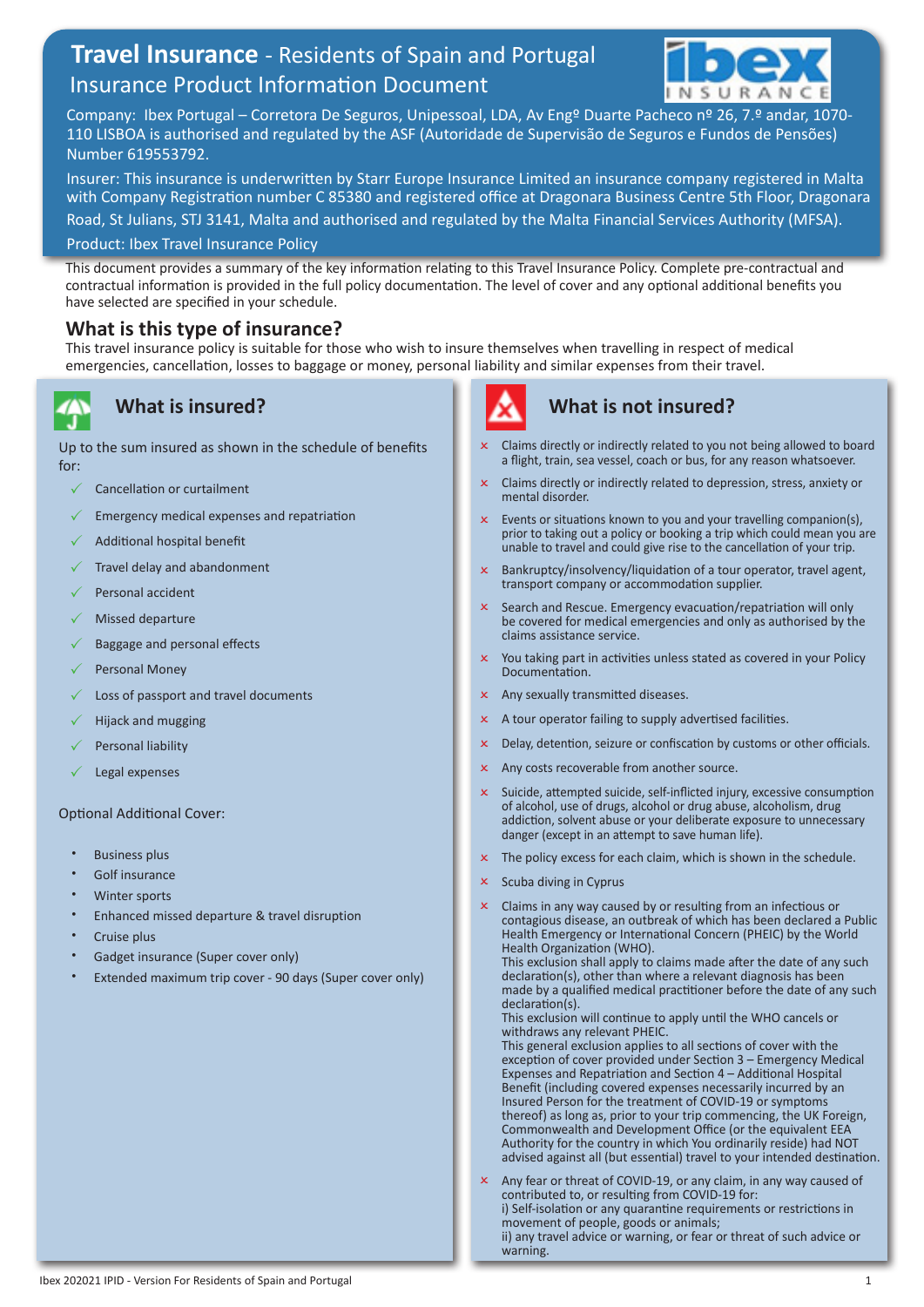

### **Are there any restrictions on cover?**

! This policy is only available if you are a permanent resident in either Spain or Portugal.

Exclusions apply – please refer to the policy wording for the full list of exclusions.

- You and your travelling companions must meet the age limits for cover:
- Aged 79 or under (or max age under age 66 for durations of up to 90 days) for Annual Multi Trip (AMT) policies; or
- Aged 79 or under for Single Trip (ST) policies;
- Aged 70 in respect of Winter sports cover (optional)
- The age limits apply at the start date of your policy.
- ! If you have any pre-existing medical conditions, you must declare these fully to us during the application process as part of the medical screening process.
- ! You must not be travelling specifically to receive medical treatment during your trip, or in the knowledge that you will need medical treatment.
- ! There will be no cover if the UK Foreign, Commonwealth and Development Office (or equivalent EEA Authority for the country in which You ordinarily reside) are advising against travel to your destination.
- ! Property claims are paid based on the value of the goods at the time you lose them and not on a "new for old" or replacement cost basis. Deductions will be made in respect of wear, tear and depreciation.



#### **Where am I covered?**

This insurance policy provides you with cover for travel to the region in the world specified in your schedule. This is subject to there being no restrictive travel advise from the UK Foreign, Commonwealth and Development Office (or equivalent EEA Authority for the country in which You ordinarily reside). This can be checked by visiting https://www.gov.uk/foreign-traveladvice. Or the World Health Organisation www.who.int has advised the public not to travel.



## **What are my obligations?**

- You must provide full and accurate information to all questions asked. Your answers must be true to the best of your knowledge as your answers form part of this insurance contract and on which your premium is based.
- You must notify us immediately should you become aware of any change regarding your health between taking out this policy and the start of your trip i.e. you develop a new medical condition; this includes any condition under investigation or review where a diagnosis has not been received, or if an existing condition deteriorates.
- You have an obligation to notify us as soon as possible at any time during the period of insurance of any changes in your circumstances (medical or otherwise) prior to travel and each time you make arrangements to travel which may pose an increased risk to us, so that we may reassess your coverage relating to any trips you have booked or any trips you may book in the future. • You must follow the claims procedure which can be found in your policy documentation and in your schedule.
- If you are travelling to a country in the European Union, you should arrange to have an EHIC (European Health Insurance Card issued and carry this with you when you travel. (If used in the event of a claim, an excess waiver would apply).

# **When and how do I pay?**

• You must arrange for the premium to be paid prior to travelling in order for the policy schedule to be issued and cover to be operative. • Payment can be made by bank transfer or debit/credit card.



## **When does the policy start and end?**

• For Single Trip policies - Cancellation cover starts as soon as you purchase your policy. All other sections of cover start when you commence your trip. Cover ceases on your return to your home following your trip. The start and end dates of your trip will be shown on your policy schedule . The maximum trip length is 180 days.

• For Annual Multi Trip policies - All cover including cancellation cover starts on your chosen start date and the policy will expire 12 months later. The start and end dates of your policy will be shown in your policy schedule.

The maximum trip length is 31days as standard cover. Super Cover is 45 days with the option to extend to 60 or 90 days (under age 66) if an additional premium is paid and noted in your schedule.